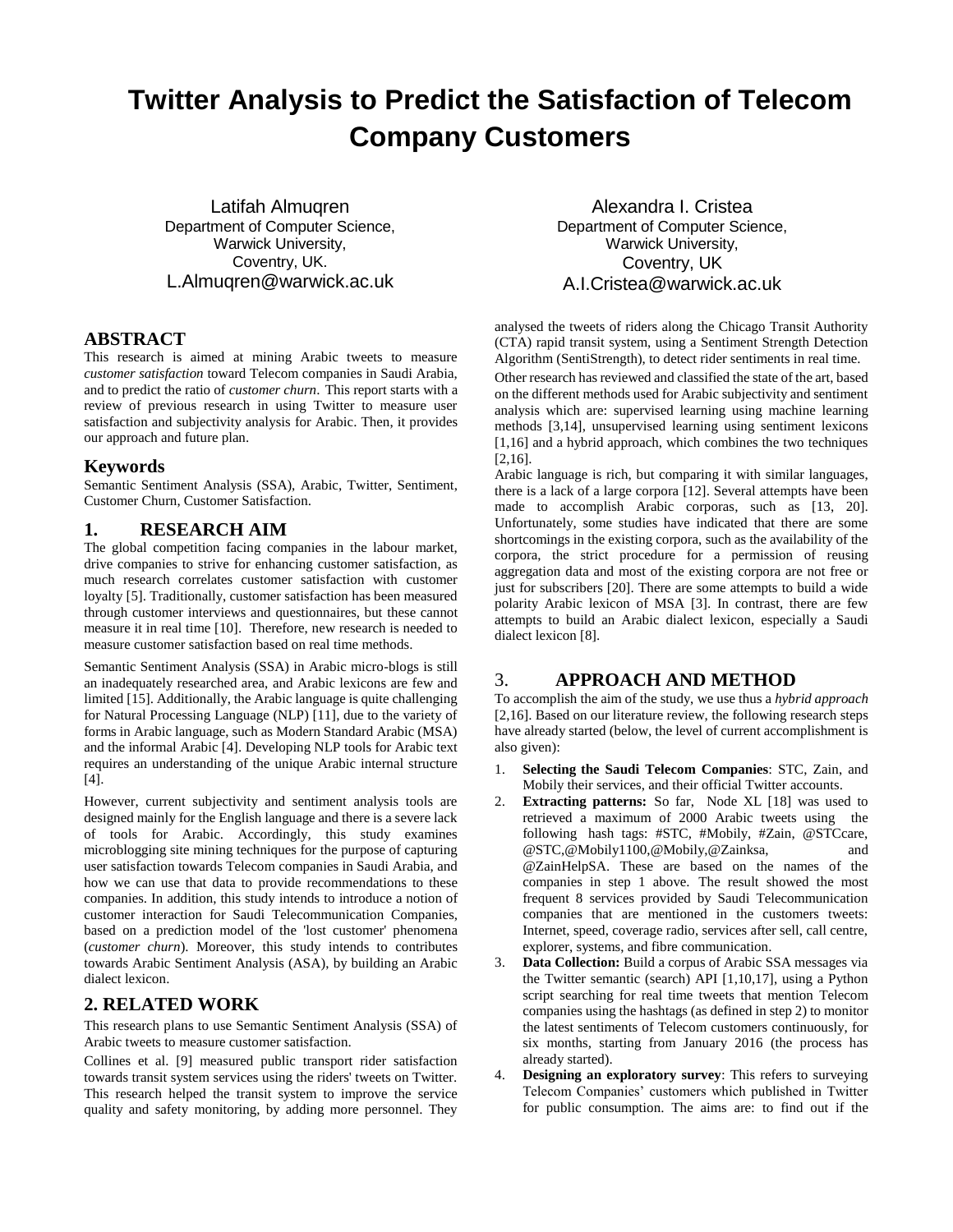Telecom companies users used the official Twitter accounts of the Saudi Telecom companies for communication; to define the user satisfaction metrics through the user's perspective, and to collect some behaviours that can be correlated with customer churn. Survey elements were constructed based on the measures specified by the Saudi Communications and Information Technology Commission and from other related researches [7].

Challenges to be faced start from providing the server and appropriate computer to save the huge amount of data, learn the Python program, issues such as frequent retweets in the corpus, and ending with the bureaucracy involved in arranging for collaboration permissions with the Saudi Telecom Companies, to provide us historical data of their customers, to use in building the prediction model.

#### **4. OUTCOMES**

The uniqueness of this study relies in the endeavour of using Twitter mining to predict potential customer loss (churn) in Saudi Telecom Companies, which has not been attempted before. Another outcome will be that of building a comprehensive Saudi dialect lexicon.The final contribution of this study will be capitalised as recommendations to these companies, based on monitoring in real time their customers' satisfaction in Twitter.

#### **5. FUTURE PLAN AND TIMELINE**

The timeline for the research encompasses September 2015 to August 2022, for the whole duration of the part-time PhD study.

Further steps should be accomplished to achieve the aim of this study, as follows (see also Figure 1).

- 1. **Manual annotation:** Cooperate with Arabic native speakers to annotate the corpus with strongly positive, positive, neutral, negative and strongly negative sentiment.
- 2. **Pre-Processing Tweets**: Normalise and tokenise all tweets.
- 3. **Building an In-Domain Arabic Lexicon**: Use a corpusbased approach to build the lexicon, using all data from the same domain [1]. In corpus-based approaches, the words of the lexicon are formed from the corpus using a seed list of known sentiment words [1]. There are different approaches to find words of similar or opposite polarity of the word. One of the prominent works in this approach was [19]. They used the AltaVista search engine to find the sentiment of a given word, by calculating the association strength between that word and a set of positive words minus the association strength between the word and a set of negative words. The association strength is measured using Pointwise-Mutual Information (PMI) [19].
- SSA: Detect customer satisfaction using SSA for each tweet, applying classifiers with proven high accuracy for Arabic text: Support Vector Machines and Naïve Bayes [3,10,14]. Then use the results and the customer historical data in building a prediction model.
- 5. **Applying performance metrics** to the classifiers.

| <b>Task Name</b>                                                 |                 |    | 2017           |                |  |  |
|------------------------------------------------------------------|-----------------|----|----------------|----------------|--|--|
|                                                                  | Q <sub>3</sub>  | O4 | Q <sub>1</sub> | Q <sub>2</sub> |  |  |
|                                                                  | 办<br>$^{\circ}$ |    |                |                |  |  |
| <b>Analysis the survey</b>                                       |                 |    |                |                |  |  |
| <b>Interview with decission maker in Saudi Telecom Companies</b> |                 |    |                |                |  |  |
| <b>Analysis the interviews</b>                                   |                 |    |                |                |  |  |
| <b>Collect historical data</b>                                   |                 |    |                |                |  |  |
| <b>Annotate the corpus</b>                                       |                 |    |                |                |  |  |
| <b>Pre-Processing Tweets</b>                                     |                 |    |                |                |  |  |
| <b>Building an In-Domain Arabic Lexicon</b>                      |                 |    |                |                |  |  |
| <b>Semantic Sentiment Analysis</b>                               |                 |    |                |                |  |  |
| <b>Experemint with classifier 1</b>                              |                 |    |                |                |  |  |
| <b>Experemint with classifier 2</b>                              |                 |    |                |                |  |  |
| Apply performance metric to the classifiers                      |                 |    |                |                |  |  |

 **Figure 1: Future plan time line**

#### **6. REFERENCES**

[1] Abdulla, N., Majdalawi, R., Mohammed, S., Al-Ayyoub, M. and Al-Kabi, M. 2014. Automatic lexicon construction for Arabic sentiment analysis. *In Proceedings of the Future Internet of Things and Cloud (FiCloud)*, (Barcelona,Spain, 2014). IEEE , 547-552. DOI[= 10.1109/FiCloud.2014.95](http://dx.doi.org/10.1109/FiCloud.2014.95)

- [2] Abdul-Mageed,M., Kübler, S. and Diab, M. 2014. SAMAR: A system for subjectivity and sentiment analysis of Arabic *social media. Computer Speech and Language*. 28, 1 (January. 2014),20-37.
- [3] Ahmed, S., Pasquier, M. and Qadah, G. 2013. Key issues in conducting sentiment analysis on Arabic social media text. *In 9th International Conference on Innovations in Information Technolog (IIT),* (Abu Dhabi, UAE, March 17-19, 2013). IEEE, 72-77. DOI= 10.1109/Innovations.2013.6544396
- [4] Albraheem, L. and Al-Khalifa, H. S. 2012. Exploring the problems of sentiment analysis in informal Arabic. *In Proceedings of iiWAS*, (Bali,Indonesia, December, 2012). IIWAS '12, ACM, New York, NY, 415-418. DOI= 10.1145/2428736.2428813
- [5] Allola, A. 2011. Measuring the quality of services provided by Jawwal Co. from the viewpoint of customers in the provinces of Gaza Strip. Master thesis, University of Alazhar, Gaza, Palestine. Retrived January 19,2016 from www.alazhar.edu.ps/Library/aattachedFile.asp?id\_no=00447 3
- [6] Al-Twairesh,N., Al-Khalifa, H. and Al-Salman, A., Subjectivity and sentiment analysis of Arabic: Trends and challenges. 2014*. In Proceeding of the 11th International Conference on Computer Systems and Applications,*(Doha, Qatar, November 10-13, 2014). IEEE/ACS, 148-155. DOI= [10.1109/AICCSA.2014.7073192](http://dx.doi.org/10.1109/AICCSA.2014.7073192)
- [7] Athanassopoulos, A. D. and Iliakopoulos, A. 2003. Modeling customer satisfaction in telecommunications: Assessing the effects of multiple transaction points on the perceived overall performance of the provider. *Production and Operations Management*. 12, 2 (June. 2003) 224-245. DOI= 10.1111/j.1937-5956.2003.tb00502.x